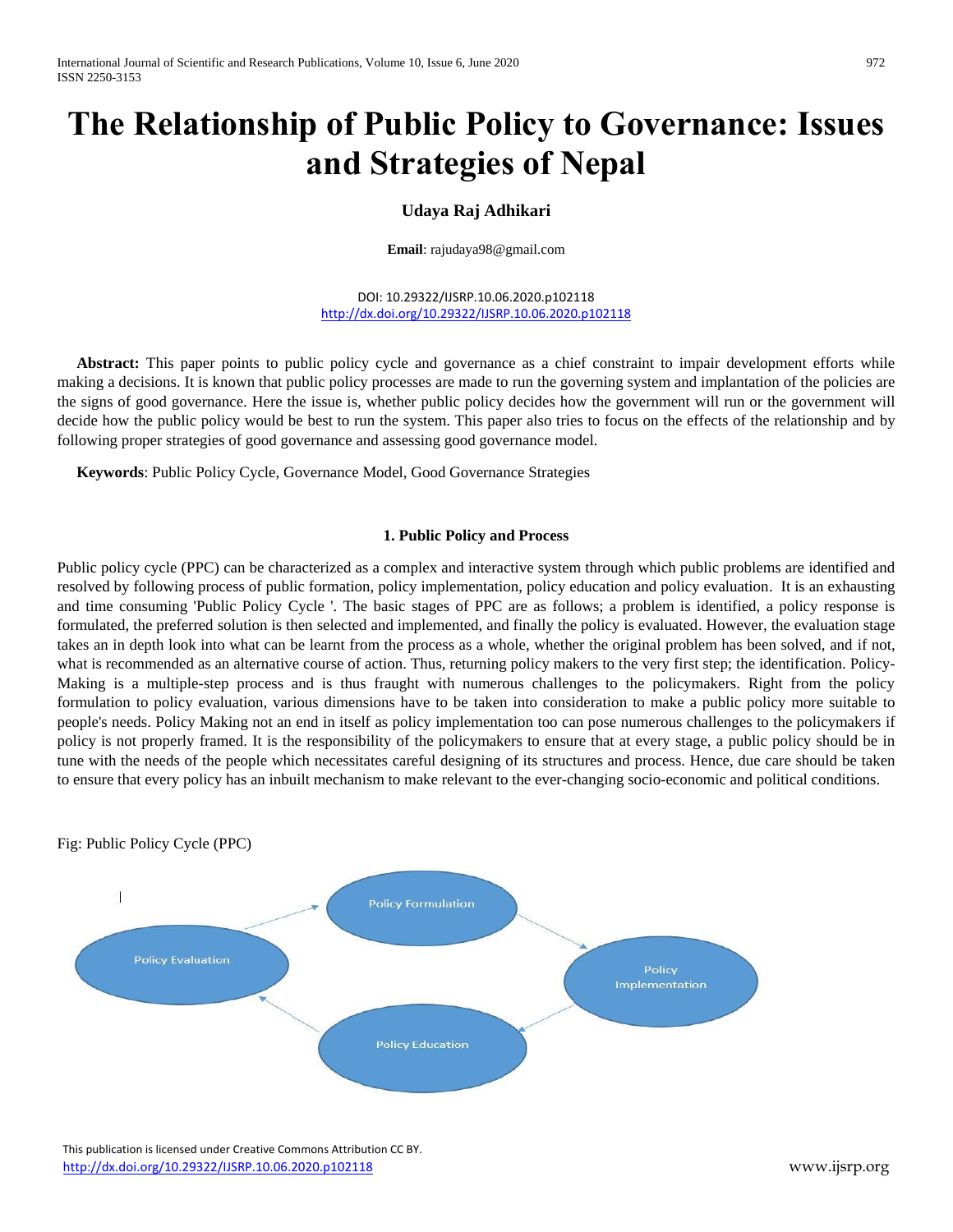## **1.1. Policy Formulation**

 It stands at the top of the transport planning process. It is strategic planning leading to general concept basically a transport masterplan. Such a master plan is a political decision. It includes a set of measures aimed at the future development of the transport system. This overall concept normally is a legally-binding framework for more detailed plans and concepts for a longer period of time. After a government has acknowledged the existence of a public problem and the need to do something about it, policymakers need to decide on some course of action. Formulating such a course of action and the second major stage in the policymaking cycle towards attaining such objectives, the government promotes and formulates new public policies from time to time and revamps the existing ones to make them suitable to the existing conditions.

|  |  | Table 1: Example Based Analysis of Policy Formulation |
|--|--|-------------------------------------------------------|

| Issues                          | The problem arising out of the sale of spurious liquor in villages, corruption,<br>and malpractices in public officials and lack of institutional support to women<br>'Panchayat' members.                                                                                                                    |
|---------------------------------|---------------------------------------------------------------------------------------------------------------------------------------------------------------------------------------------------------------------------------------------------------------------------------------------------------------|
| Goals and objectives            | The policymakers have to decide what to do for improving housing facilities<br>for the slum dwellers and to consider the rising no of people in the slum area.                                                                                                                                                |
| Strategy                        | To provide subsidies to farmers, provide employment opportunities<br>To improve the physical infrastructure, facilities of villages and<br>empower them through village panchayat.                                                                                                                            |
| <b>Implementation Mechanism</b> | Government of India wanted to ameliorate the living conditions of<br>the rural people after independence.<br>The government initiated the community Development program<br>(CDM) in the year 1952. It was a new administrative agency that was<br>expected to cater to the overall needs of the rural people. |
| <b>End Remarks</b>              | The policymakers should evolve the objectives and goals clearly,<br>adopt strategies and finalize the implementation machinery<br>The designing of policy is an important element in the entire process<br>of public policy as any error at the stage may lead to failure of the entire<br>policy.            |

# 1.2. **Policy Implementation**

- It is the process of putting actions into effect by public and private individuals. Implementation can be seen essentially in terms of the nature and degree of control exercised over the operation of a policy/programme/project.
- It involves developing a strategy of organization and management to ensure that the policy process is completed with the minimum of delays, costs and problems.
- It includes
	- o Knowing what you want to do
	- o The availability of the required resources
	- o The ability to marshal and control these resources to achieve the desired end
	- o If others are to carry out the tasks, communicating what is wanted and controlling their performance.
- Example
	- The policy about land reforms is good but the policy failed due to poor implementation by the political and the administrative executives.
	- Corruption prevention act.
	- Compulsory reserve % of participation of women in decision making and other activities like application on public service commission.
	- Free and quality housing distribution act.
- Why Policy Implementation fail?

 This publication is licensed under Creative Commons Attribution CC BY. <http://dx.doi.org/10.29322/IJSRP.10.06.2020.p102118> www.ijsrp.org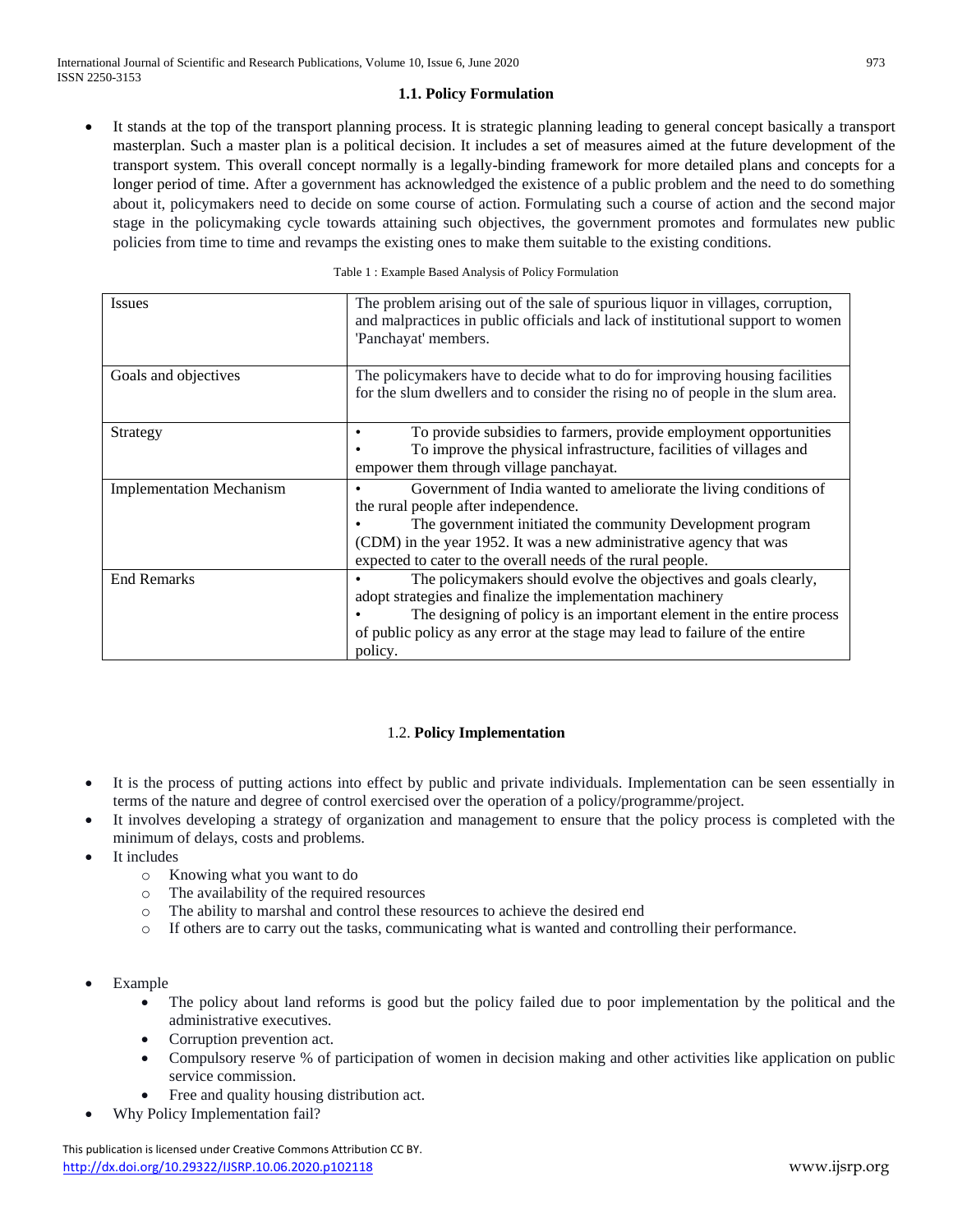- Not given sufficient authority and autonomy. They should be saved from political pressures so that they concentrate on the accomplishing of policy objectives.
- Lack of skills and expertise to deliver better goods and services. Faulty recruitment, selection, and training processes have resulted in the decline of civil service standards.
- Lack of financial resources and human resources.
- No clear enunciation of the objectives, time frame selection of beneficiaries, and structure of implementing agency.

# 1.3. **Policy Education**

- It is the responsibility of the government to educate people regarding different facets of public policy.
- Many problems during implementation can be solved to a large extent if people are educated about various dimensions of public policy.
- For.eg. People should be educated regarding the benefits of the policy institutional arrangements, the impact of policy on their lives, and the monitoring mechanism.
- Example: Supply of solar power to Rural Area
	- Where there is abundant sunshine, it should initially educate the people regarding the implication of using solar power.
	- The assistance of voluntary organization: These organizations help can be taken to spread awareness about a policy.
	- Services of voluntary organization can be utilized to spread awareness about child care and women's health.

# **1.4. Policy Evaluation**

- Evaluation is not monitoring. Monitoring, however, is a prerequisite for evaluation. Monitoring is concerned with establishing factual premises about public policies. Monitoring is concerned the question: "what happened, how and why?" .Evaluating a public programme involves the listing of the goals of the programme, measure the degree to which these goals have been achieved and finally suggesting changes that might bring the performance of the organization more in time with the intended purpose of the programme. It can be evaluated from the perspective of minimizing errors in the future. Once the policy implementation starts then all necessary steps should be taken to ensure that all the agencies involved in it are functioning well
- For.eg. Building Houses for slum dwellers
	- If slum development is the goal to be accomplished by the government, it should enunciate the corresponding objectives
		- People who receive grants from the government may not necessarily use it to construct new houses
		- The government should process the money through banks and construction companies to the people who take the responsibility of building houses for slum dwellers.
	- Therefore, the terms goals and objectives must be clearly defined so that the major objective of the policy can be accomplished.

# **2. Governance**

# 2.1. Definition and Parameters of Governance

Governance can be defined as a system or process for the exercise of authority by state authorities and other entities, in reference to broadly shared values (foundation of governance) and thorough democratically-established institutional mechanism (infrastructure of governance), that deliver on the state's commitments for public goods and services (Service delivery) that together define and consolidate the relationship between the state and citizens.

According the definition of governance adopted by Nepal National Governance survey 2017/18, parameters were identified corresponding to each three major dimensions of governance: foundations (values), infrastructure (institutions) and service delivery. A fourth dimension of 'future Prospects' was added to gather information on people's views on the future of and changes to governance, the condition of the country and their own socio-economic conditions. An outline of these parameters for each dimension is presented in below box 1.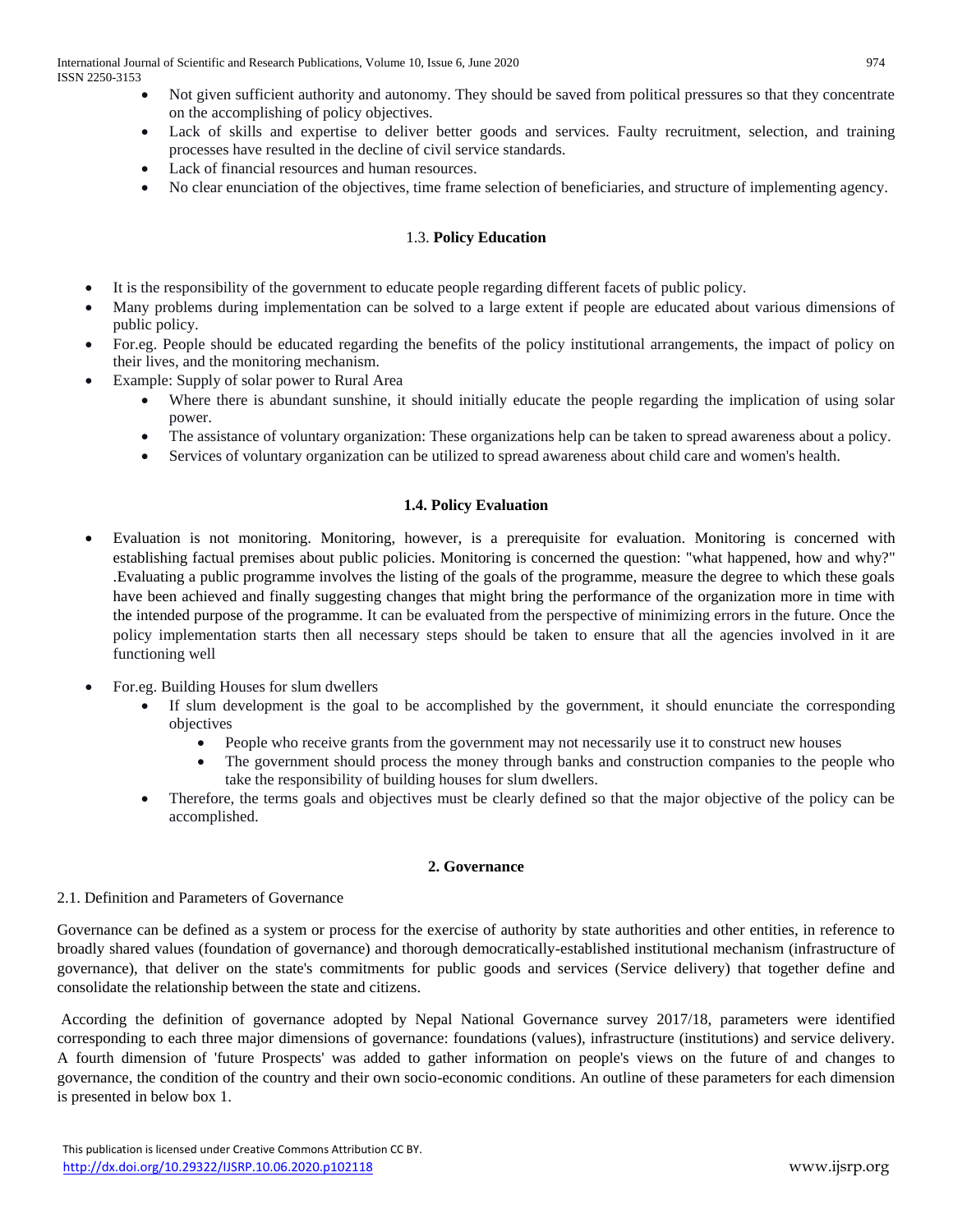## Box 1: Parameters of governance

#### **Foundations of governance**

- a. Voice and participation
- b. Integrity and accountability
- c. Justice and social inclusion
- d. Rule of law

#### Infrastructure of governance

- a. Elections
- b. The constitution and constitutional provisions
- c. Realization of constitutional freedoms
- d. Provincial and local government
- e. Political institutions
- f. Social association and civic awareness
- a. Information and communication
- h. Security and protection

#### **Service Delivery**

- a. Experience of public service
- b. Support for receiving services
- c. Attempts made to receive services
- d. Source of information about services
- e. Service fee and additional expenses
- Public service environment f.

#### Economic outlook and prospects (for the country and household)

*Source: Nepal National Governance survey 2017/18*

## **2.2.** A Framework for Assessing Governance

Governance has emerged as one of the main themes of international development. If governance matters, so does the need to assess key aspects in a systematic matter. However, given the many political and technical challenges, governance assessments need to be operationalized in careful ways.

Based on reviews of the extensive literature, our work clusters the rules that seem to matter into six main arenas of governance activity:

- Civil Society rules affecting the way citizens become aware of and raise issues in the public
- Political Society rules shaping the way issues are combined into policy by political institutions
- Government rules affecting the way policies are made by government agencies
- Bureaucracy rules determining the administration and implementation of policies
- Economic Society rules regarding state-market interactions
- Judiciary rules defining the resolution of disputes and conflicts

It also outlines six principles for assessing governance. The first three are particularly relevant to the way state actors relate to citizens, while the last three are more specific to the operations of the state itself.

- Participation the degree to which affected stakeholders are able to sense ownership and involvement in the political process
- Fairness the degree to which rules are applied equally to everyone in society
- Decency the extent to which rules are handled without humiliating or harming people
- Accountability the extent to which political actors are perceived as responsible to the public for what they say and do
- Transparency the degree to which rules about openness and clarity are upheld in the public realm

 This publication is licensed under Creative Commons Attribution CC BY. <http://dx.doi.org/10.29322/IJSRP.10.06.2020.p102118> www.ijsrp.org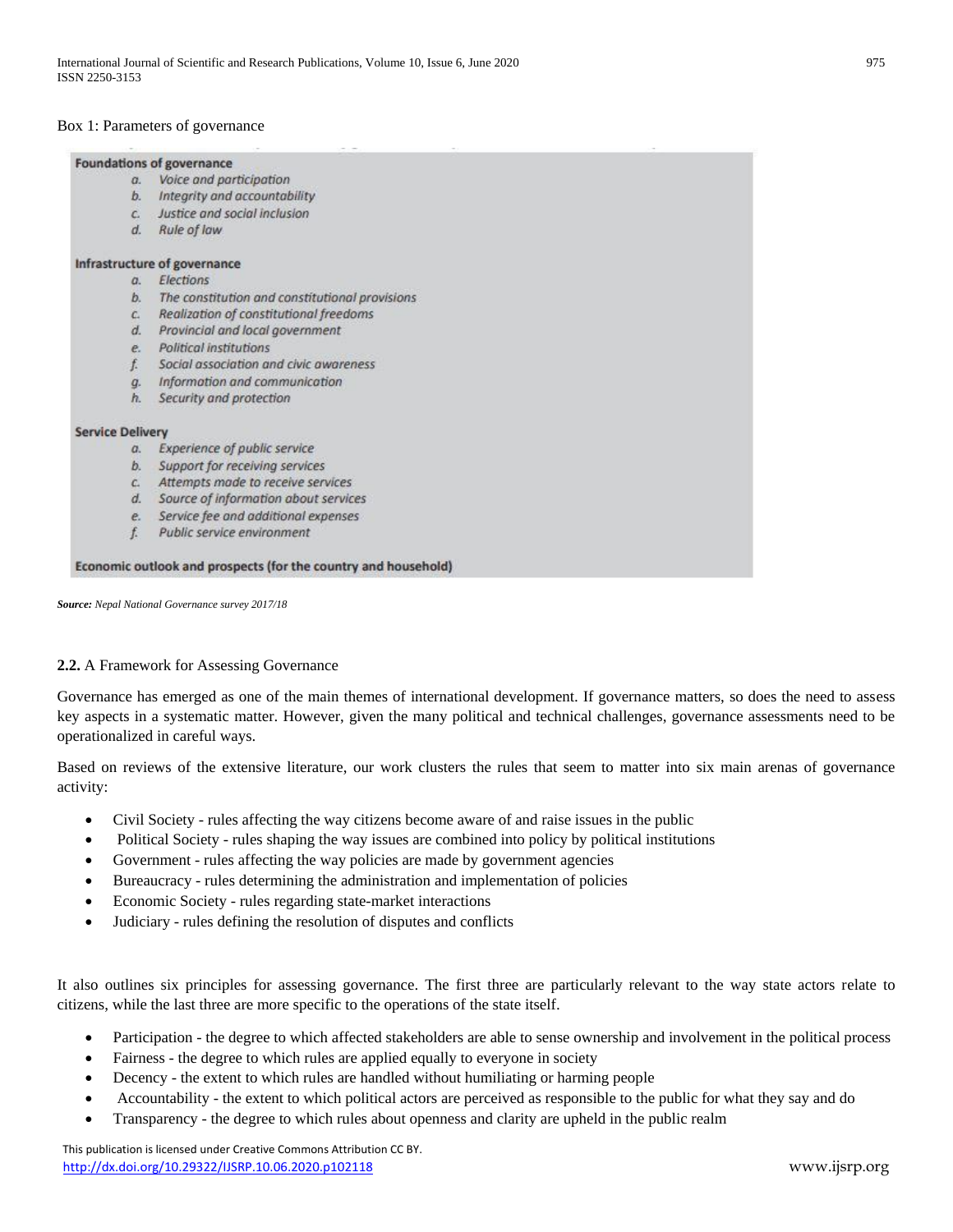International Journal of Scientific and Research Publications, Volume 10, Issue 6, June 2020 976 ISSN 2250-3153

Efficiency - the extent to which rules enhance effective use of scarce resources without incurring waste or delay

These principles are universal in the sense that they are respected in different societies all over the world (even though, they may at times contradict each other in practice). The World Governance Assessment (WGA) initiative puts forward a framework for assessing governance that focuses on these six principles and six arenas. They provide a comprehensive overview of the full task and disaggregate it at the same time into manageable units that can be treated independently but also in common with the others.

Table 2: The WGA Framework for Assessing Governance

| <b>Civil Society</b> | Political<br>Society | Government | <b>Bureaucracy</b> | Economic<br><b>Society</b> | Judiciary |
|----------------------|----------------------|------------|--------------------|----------------------------|-----------|
|                      |                      |            |                    |                            |           |
|                      |                      |            |                    |                            |           |
|                      |                      |            |                    |                            |           |
|                      |                      |            |                    |                            |           |
|                      |                      |            |                    |                            |           |
|                      |                      |            |                    |                            |           |
|                      |                      |            |                    |                            |           |

*Source: World Governance Survey*

## **3. Relationship between Public Policy and Governance**

Conceptualization of public policy and governance has made it easier to define the relationship between them. As we know that public policy is created for the development of the state mostly by the government or by the institutions under the government. Public policy cannot be made by a day. It is processed in different level. Such as, for implementing a policy or evolving a policy there are institutions which get involved.

They are:

- i. Cabinet
- ii. Secretariat Committee
- iii. Parliamentary Committees
- iv. Council of Ministries
- v. Executive Committee of Ministries
- vi. Ministries

If we discuss the context of Nepal then, the government gets involved in these institutions. They decide how it should go and how much money it should get for the implementation. They set an agenda and through evaluation it gets a form of public policy. If the government chooses what the policy should be in first level then, there are possibilities of getting it done fully by any means. It seems quite clear how the relationship works. Overarching the situation, I personally think that if the government works as a good government (whether it is democratic or not), the relationship kind of works to 'government to policy' not vice versa. Because if there were different institutions of deciding the public policy then there were chances that the policies would have been different than what the government wanted it to be. In contrast, the institutions that get involved in deciding the public policies, contain the government officials including the prime minister. So there are slight chances to decide the public policy from a different opinion view. It does not matter whether it's a pluralistic society or not. The need of public policy can come from anywhere. It can be from the government or the society or sometimes the government opens a debate for a situation where a public policy is needed. People can express anything about the policy. But ultimately it's the government who gets to decide how the policy should be and implements it lastly. This is how the relationship works.

# **Empirical Discussion**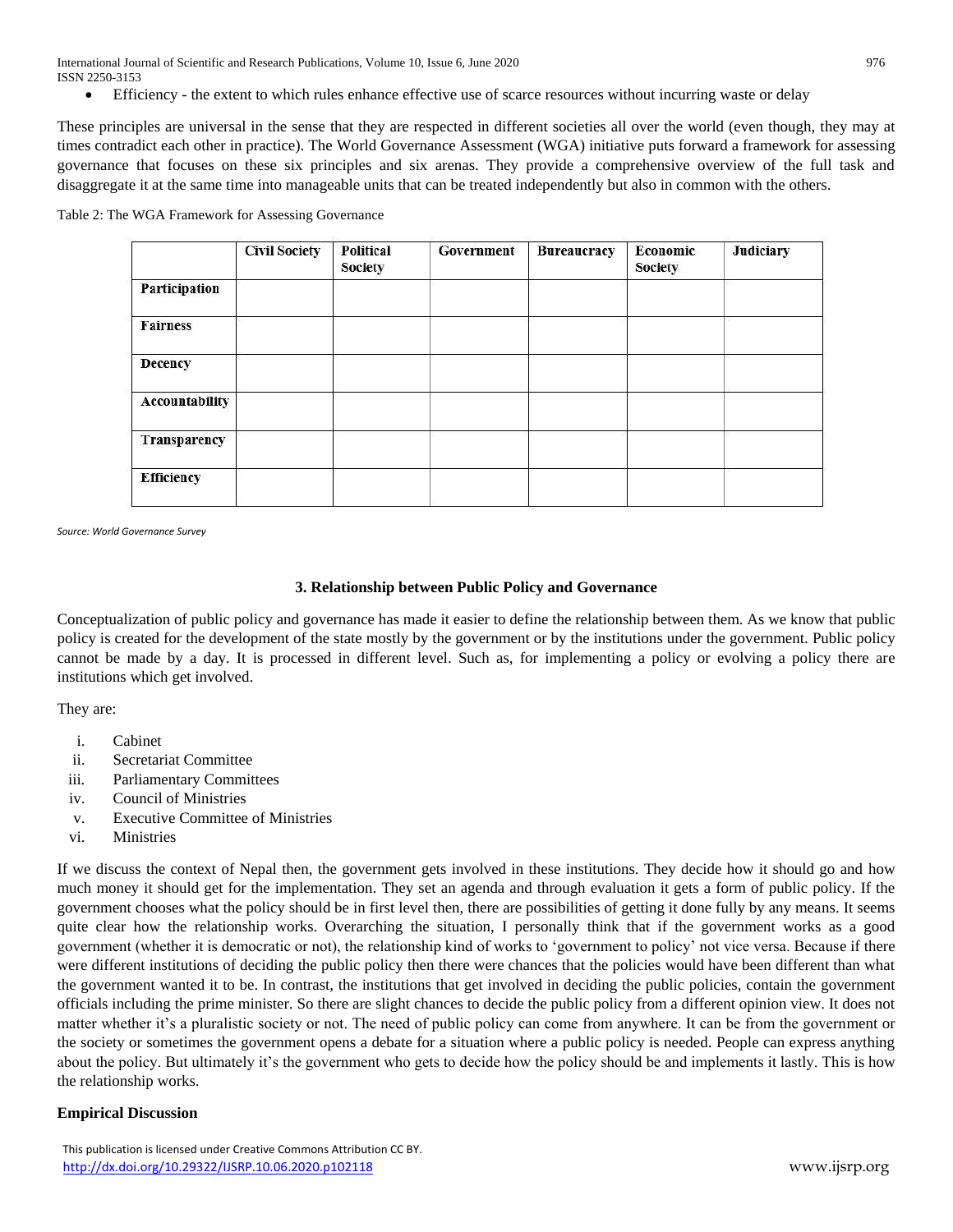Theoretically there are many things that can be described. But there is a different between theoretical understanding and empirical understanding.

|  |  |  | The Process of Urban Development Policy Making |
|--|--|--|------------------------------------------------|
|  |  |  |                                                |

| The Problem                   | Unplanned land and housing development.<br>$\circ$<br>Conflicting and overlapping responsibilities among agencies to execute<br>$\circ$<br>urban plans and programs.<br>Absence of an effective mechanism for identification and mobilization of<br>$\circ$<br>the instruments and resources.<br>Fragmented and piece meal approaches of various agencies.<br>O<br>Lack of an effective mechanism for mobilization and coordination of the<br>$\circ$<br>assistance and resources.                                                                                                                                                                                                                                                                                                                                                                                                                                                                                                                                                                                                                                                                                                                                                                                                                                                                                                                                                                                                                                                                                                                                                                                                                                                                                                                                                                |
|-------------------------------|---------------------------------------------------------------------------------------------------------------------------------------------------------------------------------------------------------------------------------------------------------------------------------------------------------------------------------------------------------------------------------------------------------------------------------------------------------------------------------------------------------------------------------------------------------------------------------------------------------------------------------------------------------------------------------------------------------------------------------------------------------------------------------------------------------------------------------------------------------------------------------------------------------------------------------------------------------------------------------------------------------------------------------------------------------------------------------------------------------------------------------------------------------------------------------------------------------------------------------------------------------------------------------------------------------------------------------------------------------------------------------------------------------------------------------------------------------------------------------------------------------------------------------------------------------------------------------------------------------------------------------------------------------------------------------------------------------------------------------------------------------------------------------------------------------------------------------------------------|
| Justification                 | Address all aspects of urban development.<br>$\circ$<br>Establish an effective mechanism for mobilization and coordination of the<br>$\circ$<br>assistance and resources in urban sector.<br>Foundation for Comprehensive Zoning regulations and controls.<br>$\circ$<br>Cornerstone for formulating regulatory bases for planned urban setting.<br>$\circ$<br>At the national level, there is dearth of policy regarding open spaces. The<br>$\circ$<br>proposed policy is expected to fill up that void.<br>The proposed policy will address the spatial framework for urban<br>$\circ$<br>development from a national and regional perspective in the infrastructure<br>and resource development context.<br>The proposed policy will be supportive for the construction of reliable,<br>$\circ$<br>effective, efficient and sustainable basic urban infrastructures (roads, water<br>supply, sewage & drainage, solid waste, energy, urban open space, basic<br>physical amenities etc.) and quality benchmarking.<br>A milestone for improving urban environmental concerns - air, land, noise<br>$\circ$<br>pollution; urban transport issues, high fossil fuel consumption, land us e<br>incompatibility, public space encroachment and growth of squatter<br>settlements.<br>Guide for planned development of services-- education institutions, nursing<br>$\circ$<br>homes, industries and real estates in suitable locations.<br>Municipalities are facing ever increasing funding and financing gap .The<br>$\circ$<br>volume of fiscal transfer systems from the central government is very low.<br>The proposed policy will have due focus on mobilizing and utilizing<br>resources from different sources.<br>The proposed policy will be effective for institutional development,<br>$\circ$<br>coordination and good governance. |
| Methodology                   | Stakeholder consultations and agenda setting<br>$\circ$<br>Review of literature, existing regulations, programs and implementation<br>$\circ$<br>mechanism<br>Collection of relevant data from both primary and secondary sources<br>Data analysis<br>O<br>Preparing results and discussion for the data<br>$\circ$<br>Drawing conclusion<br>$\circ$                                                                                                                                                                                                                                                                                                                                                                                                                                                                                                                                                                                                                                                                                                                                                                                                                                                                                                                                                                                                                                                                                                                                                                                                                                                                                                                                                                                                                                                                                              |
| Selecting Tools of<br>Actions | Policy tool - methods used by governments to achieve a desired effect.<br>O<br>The two basic types of policy tools - regulatory and economic tools.<br>$\circ$<br>Exist at all stages of the policy process<br>O<br>Specific tools such as stakeholder consultations and government reviews<br>O<br>linked to agenda-setting activities<br>Legislative rules and norms linked to decision-making behavior and<br>O<br>outcomes<br>Use of ex-post, or after-the fact, cost-benefit analyses-to evaluate policy<br>$\circ$                                                                                                                                                                                                                                                                                                                                                                                                                                                                                                                                                                                                                                                                                                                                                                                                                                                                                                                                                                                                                                                                                                                                                                                                                                                                                                                          |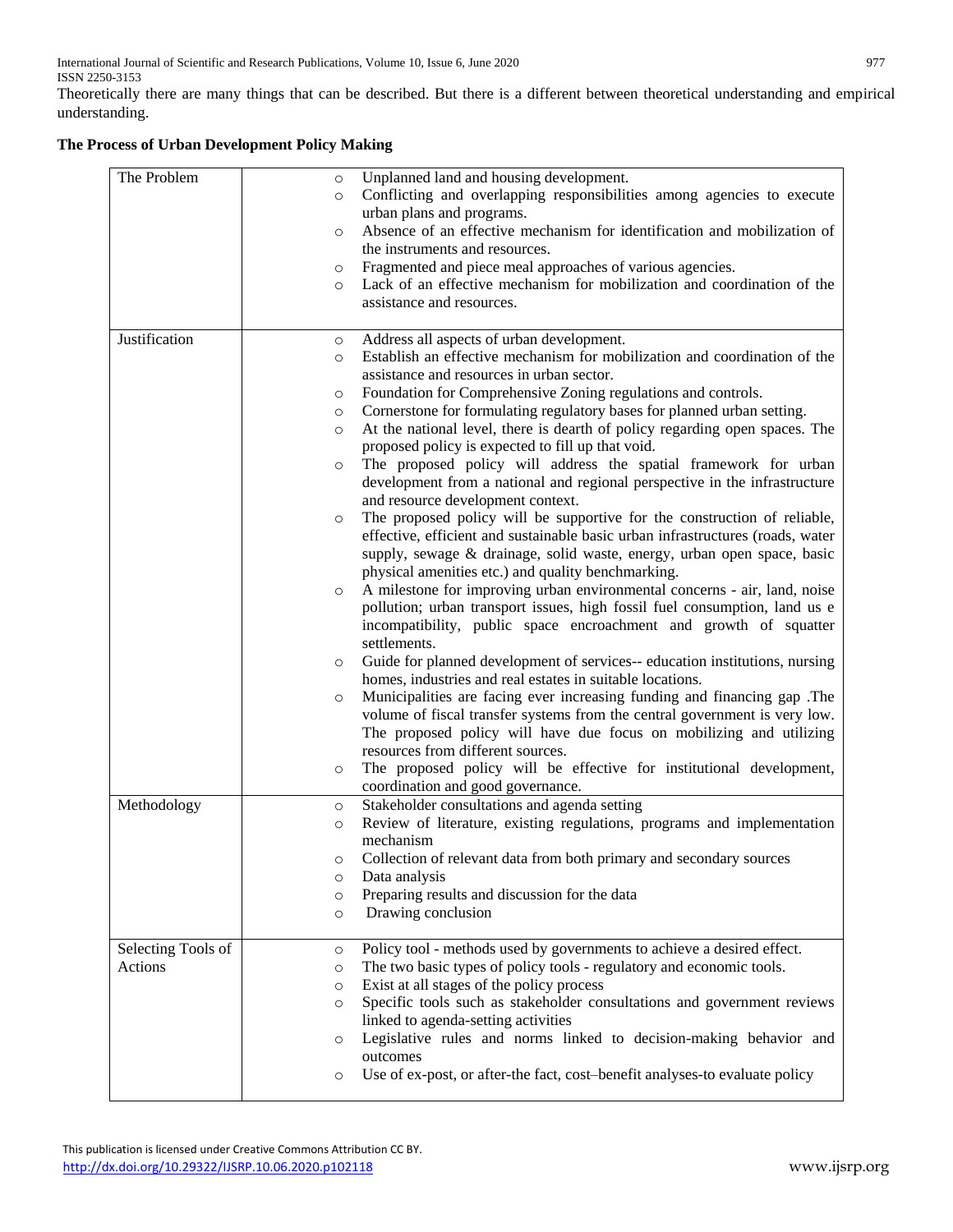| <b>Research Tools</b>                                 | Regulatory Tools---Existing policies/Acts/Regulations<br>O<br>Financial Tools - Income tax/Sales tax/Duties and Tariffs - User fees and<br>$\circ$<br>Charges - Licensing - Grant, Subsidy, Equity, Loans - Public expenditures<br>- Government Insurance<br>Informational Tools – Public education and information – Advertisement –<br>$\circ$<br>Information technology                                                                                                                                                                                                                                                                                                                                                                                                                                                                                                                                                                                                                                                                                                                                                                                                                                                                                                                                                                                                                                                                                                                                                            |
|-------------------------------------------------------|---------------------------------------------------------------------------------------------------------------------------------------------------------------------------------------------------------------------------------------------------------------------------------------------------------------------------------------------------------------------------------------------------------------------------------------------------------------------------------------------------------------------------------------------------------------------------------------------------------------------------------------------------------------------------------------------------------------------------------------------------------------------------------------------------------------------------------------------------------------------------------------------------------------------------------------------------------------------------------------------------------------------------------------------------------------------------------------------------------------------------------------------------------------------------------------------------------------------------------------------------------------------------------------------------------------------------------------------------------------------------------------------------------------------------------------------------------------------------------------------------------------------------------------|
| Implementation<br>Plan: Roll out of<br>the Programmes | Implementation of land use plan<br>$\circ$<br>Planned urbanization<br>$\circ$<br>Improved urban environment<br>$\circ$<br>Development of adequate, affordable and safe urban infrastructures<br>$\circ$<br>Coordinated efforts of stakeholders in urban sector through One window<br>$\circ$<br>approach<br>Effective<br>functioning<br>of<br>Kathmandu<br>Valley<br>Development<br>$\circ$<br>Authority(KVDA) and Town Development Committees (TDC)<br>Increased investments in urban sectors<br>$\circ$<br>Facilitation of Private sector investment<br>$\circ$<br>Effective and Coordinated Urban Governance<br>$\circ$                                                                                                                                                                                                                                                                                                                                                                                                                                                                                                                                                                                                                                                                                                                                                                                                                                                                                                            |
| Plan in action                                        | Organizational set up and allocation of human resources<br>$\circ$<br>A number of agencies involved in urban sector, various agencies<br>have their special roles in policy implementation.<br><b>Financial Resources</b><br>$\circ$<br>The financing of the implementation of the policy activities shall<br>be done in principle of shared responsibilities between<br>governments, the private sectors and development partners.<br><b>Communication Plan</b><br>$\circ$<br>The communication plan for the proposed policy includes the key<br>п<br>message, the targeted audience and communication action plan.                                                                                                                                                                                                                                                                                                                                                                                                                                                                                                                                                                                                                                                                                                                                                                                                                                                                                                                  |
| Monitoring and<br>Evaluation                          | Central Level<br>$\circ$<br>Office of the Prime Minister and Council of Ministers (OPMCM),<br>٠<br>National Planning Commission (NPC), Ministry of Finance<br>(MOF) will carry out M&E functions at the national level.<br>Office of Attorney General (OAG) and Financial Comptroller<br>General Office (FCGO) also should monitor and evaluate as<br>required by different acts and bylaws of the country.<br>The National Development Action Committee (NDAC) and<br>٠<br>Ministerial Development Action Committee (MDAC) shall ensure<br>the progress, quality and the coordination.<br>Ministry/Department/Regional Level<br>$\circ$<br>M & E will be undertaken by the respective ministry and<br>department and regional offices of sectoral ministries. Department<br>and regional offices should monitor and evaluate inputs,<br>implementation<br>outputs,<br>and<br>outcomes<br>process,<br>οf<br>programme/project.<br>The Regional Administration offices submit reports to OPMCM<br>٠<br>and the NPC after carrying out M&E of development activities<br>under their jurisdiction.<br>District level<br>$\circ$<br>Ξ<br>The Supervision and Monitoring Committee at district level shall<br>monitor the activities at district level following the frameworks.<br>Project Level<br>$\circ$<br>M&E at the level of programme or project shall be carried out by<br>п<br>the concerned programme/ project implementing offices to<br>monitor the mobilization and use of resources, implementation<br>process and outputs. |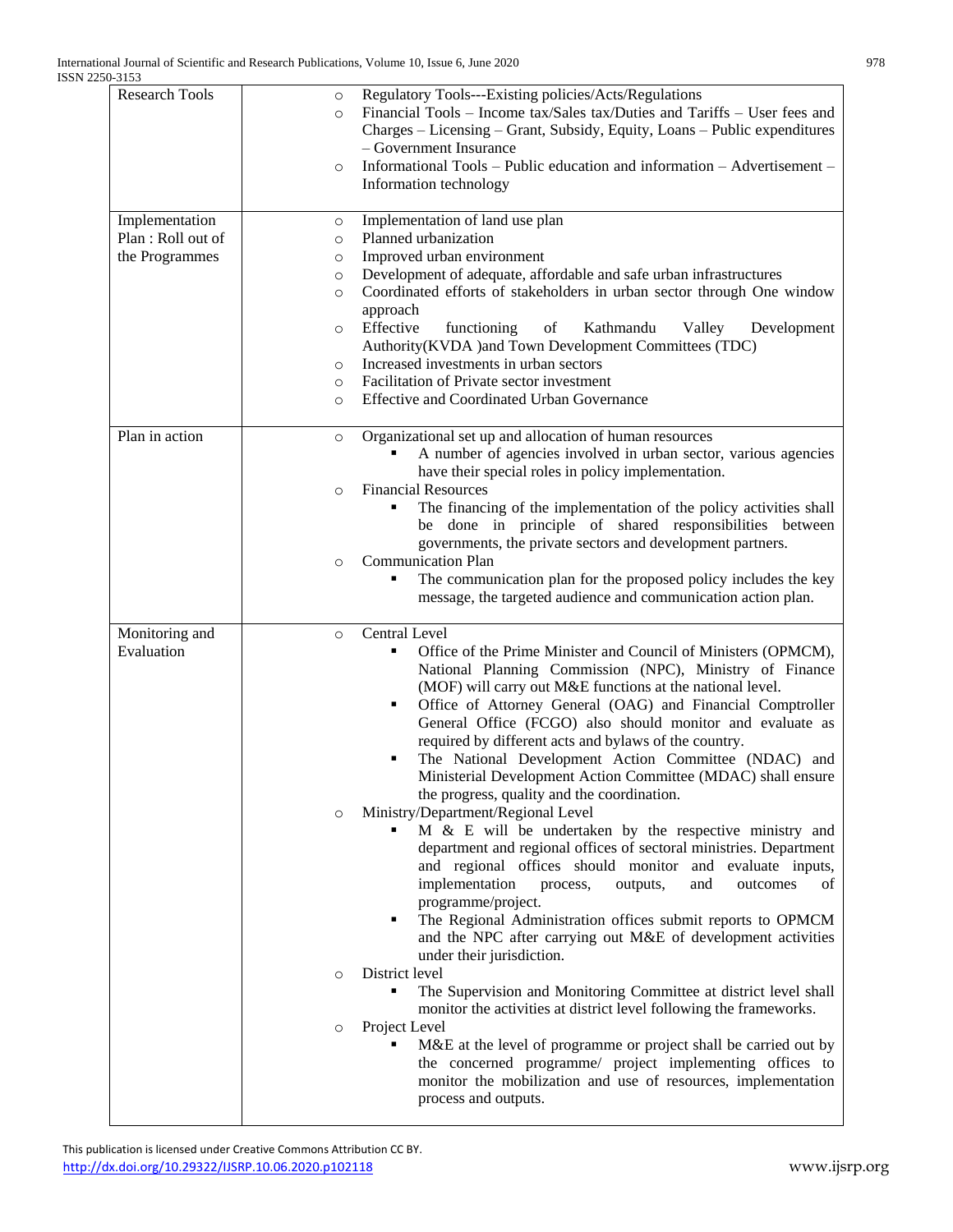## **Disclosure statement**

- With the new constitution, Nepal is poised to move towards a federal system of governance which will have significant implications for urban growth and development.
- New Urban Development Policy can be a guide to orient regional urban development processes and associated investment decisions and to shape the work of newly born ministry-that is Ministry of Urban Development (MoUD).
- Various policy action tools like regulatory, financial, informational and governance have been proposed.
- Implementation plan has been proposed with defined roles and responsibilities, time frame, cost and human resources.
- Monitoring and Evaluation process and framework has also been figured out.
- The proposed Urban Development Policy is expected to be a milestone in planned urban development and improved urban environment.

## **4. Good Governance: Issues, Working Plan, Program and Strategies of Nepal**

It has been proved from the national and international experiences that the multidimensional development can be moved forward in the state when people can be guaranteed for good governance by making public service delivery effective, increasing transparency, participation, accountability, predictability and legitimacy in the operation of state management and development affairs. Therefore, it is necessary to make service delivery effective by making necessary reforms in the administrative areas and guaranteeing the people for good governance. In this context, the efforts have been continued to translate the basic principles and assumptions of good governance in practice through the formulation and implementation of laws (legislations) including Good Governance (Management and Operation) Act, 2007, Civil Service Act, 1993, Local Self-Governance Act, 1998, Corruption Alleviation Act, 1992, Public Procurement Act, 2007 and Right to Information Act 2007.

The emphasis on good governance is expected to produce result-oriented and effective management of service delivery and implementation of projects / Programmes thereby correcting the weaknesses in practical field. For the enhancement of good governance, participatory economic development is stressed to strengthen monitoring and evaluation system, to make decision making procedure and public expenditure pattern more responsible and transparent, to implement effectively decentralization at local level and to enforce administrative mechanism to be efficient, capable, responsible and effective. The working capacity and reliability of local bodies will be enhanced to mobilize local resources through decentralization. Transparent bases of projects selection, prioritization and transparency in their implementation will be followed strictly to upgrade effective implementation of development Programmes. Priority will be given on the utilization of new technology, productivity and enhancement of work efficiency and population management to implement above mentioned four strategies effectively and to make their cumulative effects positive and high to achieve the target of the plan. Participatory development process will be encouraged by managing active participation of private sectors, non-government sector and civil society along with public sectors and local agencies to reduce poverty through socioeconomic transformation of rural areas.

## 4.1. Issues of Governance

- Lack of effective implementation of the legal provisions related to the operation of public services
- Lack of measurable standards for the objective evaluation of the employee's performance
- Lack of transparency in decision making process, centralized decision making system, ambiguity in the allocation of responsibilities
- Lack of effective mechanism to discourage the irregularities and the interference of non-administrative sector in administrative sector etc. are the problems prevailing in the field of good governance

## 4.2. Policy and work plan

 Interact and co-work with various stakeholders and civil societies in order to make the political and high managerial leadership aware of and committed to the reform process.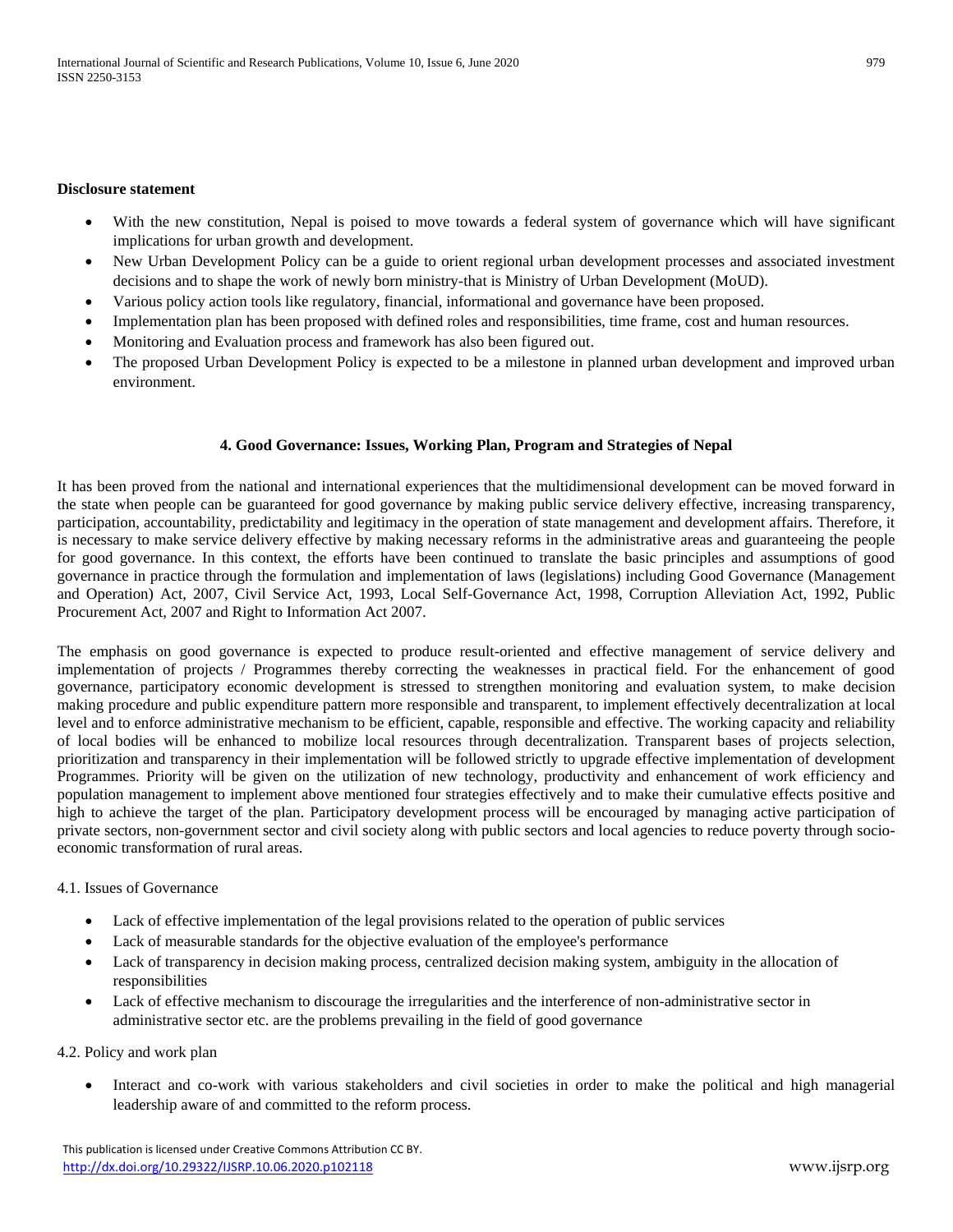International Journal of Scientific and Research Publications, Volume 10, Issue 6, June 2020 980 ISSN 2250-3153

- Initiate the process of improving performances of certain ministries; in addition, involve civil society in the performance evaluation of agencies that deliver public services.
- Prepare an individual civic charter of each administrative units working at the central and at the local level.
- Encourage non-governmental organizations, community organizations and institutions, users' groups and the private sector in delivering services and materials to the people.
- Turn over the tasks performed by the central level agencies to the local bodies as many as possible. Adopt the policy on contracting out non-core services.
- Set the service standard of and the annual performance improvement plan of the agencies that directly deliver services to the people.
- Adopt the policy on promoting transparency in and responsibility for the performances of the government agencies.
- Adopt the further effective policy on recruiting and promoting civil servants based on their merits in order to make the civil service effective, in addition to making training job-oriented. Implement a transparent policy on the transfer of civil servants for making the civil servant transfer system effective.
- Adopt the policy on implementing an Affirmative Action Plan for increasing the women's participation in the civil service.
- Make improvement in the technique of examinations given to recruits for increasing the job efficiency of Public Service Commission.
- Prepare a long-term policy on the salary of civil servants making structural changes in it.
- Adopt the policy on proper sizing of the civil service reviewing the number of civil servants required and cutting off the unproductive staff positions for making the civil service clean and prompt
- For the total system of good governance, legal provisions will be developed against currency laundering, and anti-corruption strategy will be formed. The institutions like Commission for Investigation of Abuse of Authorities and National Alertness Centre will be strengthened.
- Strengthen the monitoring and evaluation system for monitoring and evaluating the implementation of policies, programs and projects to complete them at the estimated cost and time, and to achieving the anticipated results in quantity and in appropriate quality.
- Link the human right program with the national development program based on the available resources for implementing the commitments made to human rights in various international forums, and for effectively protecting and promoting human rights mentioned in various international conventions and ratified by Nepal, and fundamental rights provided by the Constitution of Nepal of 2047 (1990).
- Place emphasis on development of necessary basic services, institutional aspect and manpower for making the quality jobs of preparing new human rights laws and refining the prevailing human rights laws, and for making these laws pursuant to the international standard.
- Develop physical infrastructures and institutional capacity of law courts, and develop manpower required for them.

# 4.3. Good Governance Program

- a) Develop ability and leadership of the reform process
- b) Increase the financial efficiency of civil administration
- c) Enhance efficiency and motivate civil servants
- d) Honesty, corruption control and transparency
- e) Improve job performances of government agencies

# 4.4. Strategies for Good Governance

- Prepare the foundation for necessary legal and institutional reform by clearly defining the relation between political sector and administrative sector and by making the administrative processes and functions fair, easy, lean, transparent, participative and clearly predictable and create the environment for people to perceive good governance.
- Apply the processes of electronic governance system in the administrative works of the agencies by setting the long-term objective of making paperless government.
- Strengthen and reform corruption control related legal system and administrative structure congruous to the commitment made by international community through the international convention against corruption.